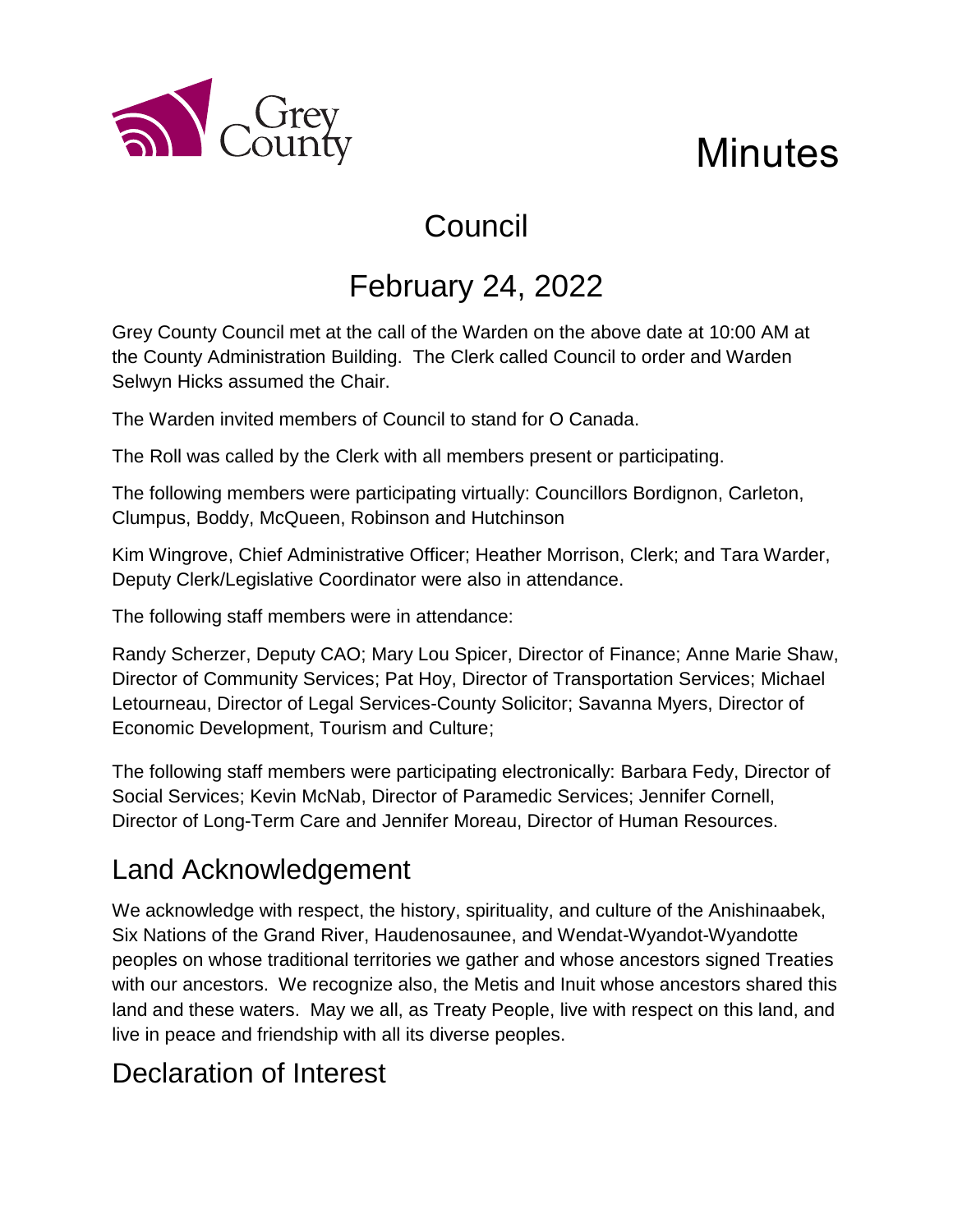There were no disclosures of interest.

#### Adoption of Minutes

| CC19-22              | Moved by: Councillor Robinson                                                                                                                                                   | Seconded by: Councillor Milne |  |
|----------------------|---------------------------------------------------------------------------------------------------------------------------------------------------------------------------------|-------------------------------|--|
|                      | That the minutes of the County Council meeting and Committee of<br>the Whole meeting dated February 10, 2022 and the resolutions<br>contained therein, be adopted as presented. |                               |  |
|                      |                                                                                                                                                                                 | Carried                       |  |
| CC <sub>20</sub> -22 | Moved by: Councillor Burley                                                                                                                                                     | Seconded by: Councillor       |  |
|                      | That the public meeting minutes dated February 3, 2022 regarding<br>Official Plan Amendment 11, be adopted as presented.                                                        |                               |  |

Carried

#### Closed Meeting Matters

There was no closed meeting held.

#### **Reports**

#### Board of Health

*CC21-22* Moved by: Councillor Milne Seconded by: Councillor Woodbury

#### **That the Board of Health minutes dated December 17, 2021 be received for information.**

Carried

### Good News and Celebrations

Councillor Clumpus noted that the Municipality of Meaford held a successful engagement session for the Official Plan review. The Meaford Hall Strategic Plan is being reviewed as well.

### Adjournment

On motion by Councillors Carleton and Mackey, Council adjourned at 10:18 AM to the call of the Warden.